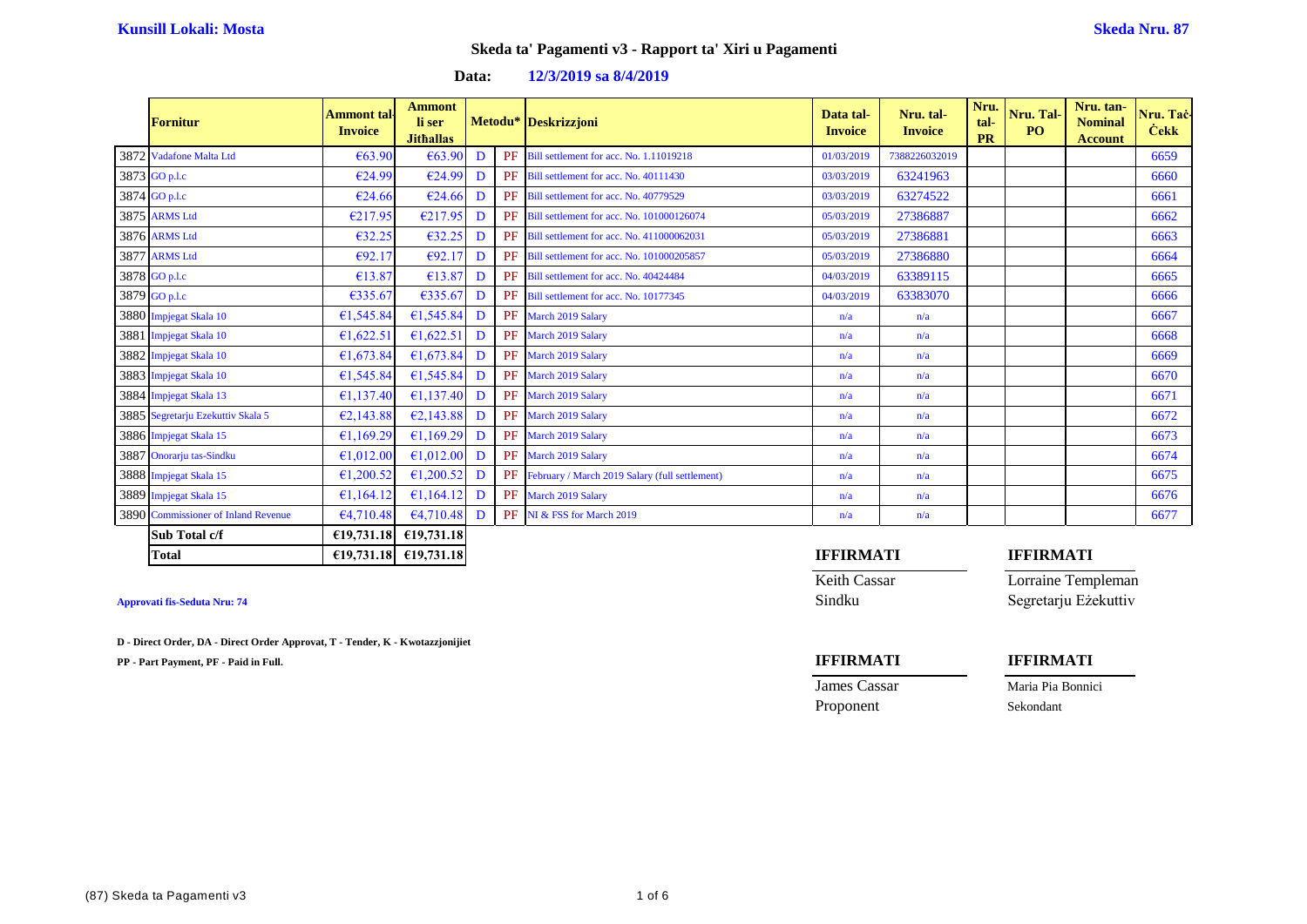| Data: | 12/3/2019 sa 8/4/2019 |
|-------|-----------------------|
|-------|-----------------------|

| <b>Fornitur</b>                           | Ammont tal<br><b>Invoice</b> | <b>Ammont</b><br>li ser<br><b>Jithallas</b> |              |    | Metodu* Deskrizzjoni                                                                                                     | Data tal-<br><b>Invoice</b> | Nru. tal-<br><b>Invoice</b> | Nru.<br>tal-<br><b>PR</b> | Nru. Tal-<br>PO <sub>1</sub> | Nru. tan-<br><b>Nominal</b><br><b>Account</b> | Nru. Taċ-<br><b>Cekk</b> |
|-------------------------------------------|------------------------------|---------------------------------------------|--------------|----|--------------------------------------------------------------------------------------------------------------------------|-----------------------------|-----------------------------|---------------------------|------------------------------|-----------------------------------------------|--------------------------|
| 3891 Department of Information            | E9.32                        | €9.32                                       | D            | PF | Advert of Tender KLMT-01-2019 Street Shrines                                                                             | 02/04/2019                  | n/a                         |                           |                              |                                               | 6678                     |
| 3892 Philip Azzopardi - Petty Cash        | E211.31                      | €211.31                                     | D            |    | PF Petty cash for the month of March 2019                                                                                | n/a                         | n/a                         |                           |                              |                                               | 6679                     |
| 3893 Department of Information            | €18.64                       | €18.64                                      | D            | PF | Adverts of Tender KLMT-2-2019 Rubble Walls in Mosta & of<br>quote KLMQ-1-2019 youth worker + KLMT-03-2019 Outdoor<br>Gym | 05 &<br>12/04/2019          | n/a                         |                           |                              |                                               | 6680                     |
| 3894 Adam Bugeja                          | 63,003.49                    | £3,003.49                                   | T.           | PF | Maintenance / repairs on various pavement & gutter as per<br>certifications of CM (20/02/2019)                           | 07/03/2019                  | $025-19$                    |                           | WO 024/115/124-18 & 005-1    | 2310/003                                      | 6681                     |
| 3895 Alexander Debono                     | €149.58                      | €149.58                                     | D            | PF | Trophies for Penalty Shoot-Out Mosta YN April 2019                                                                       | 26/03/2019                  | 397                         |                           |                              | 3360                                          | 6682                     |
| 3896 Althea Cassar                        | €98.00                       | €398.00                                     | D            | PF | Bread rolls & Sandwiches for Crib participants                                                                           | 11/03/2019                  | 1722                        |                           | 1722                         | 3360                                          | 6683                     |
| 3897 Althea Cassar                        | €300.00                      |                                             | D            | PF | <b>Finger food Nanniet / President Event</b>                                                                             | 08/02/2019                  | 1692                        |                           | 1692                         | 3360                                          | 6683                     |
| 3898 Ann Elizabeth Gauci                  | 64,720.00                    | 64,720.00                                   | D            | PF | Maintenance & upkeep of gardens, parks & soft areas from 1st Feb<br>19 till 28th Feb 19                                  | 28/02/2019                  |                             |                           | WO009-19                     | 3061                                          | 6684                     |
| 3899 Bitmac Ltd                           | €381.00                      | £1,656.60                                   | D            | PF | <b>IRR</b> bags & Blackflex                                                                                              | 20/02/2019                  | 13915                       |                           | 1704                         | 2310/002                                      | 6685                     |
| 3900 Bitmac Ltd                           | €637.80                      |                                             | D            | PF | <b>IRR</b> bags & Blackflex                                                                                              | 05/03/2019                  | 14501                       |                           | 1714                         | 2310/002                                      | 6685                     |
| 3901 Bitmac Ltd                           | €637.80                      |                                             | $\mathbf{D}$ | PF | <b>IRR</b> bags & Blackflex                                                                                              | 27/03/2019                  | 15854                       |                           | 1735                         | 2310/002                                      | 6685                     |
| 3902 C&H Bartoli Ltd                      | €221.84                      | €221.84                                     | D            | PF | Saro Water Boiler Maxi 40ltrs                                                                                            | 21/03/2019                  | 170708                      |                           | 1728                         | 7310                                          | 6686                     |
| 3903 C&X Ironmongery                      | €143.64                      | €143.64                                     | D            | PF | Various hardware items (22/1/19 - 6/3/2019)                                                                              | 22/01/2019                  | 8250                        |                           | 1725                         | 2210/002                                      | 6687                     |
| 3904 C. Agius obo Flicks Production       | €270.00                      | €330.00                                     | D            | PF | 9 wooden engraved tokens Nanniet / President Event                                                                       | 14/02/2019                  | 113                         |                           | 1695                         | 3360                                          | 6688                     |
| 3905 C. Agius obo Flicks Production       | €60.00                       |                                             | D            | PF | 2 Tokens Crib Seminar                                                                                                    | 07/03/2019                  | 114                         |                           | 1719                         | 3360                                          | 6688                     |
| 3906 Carl Caruana obo Caruana Light Décor | €172.52                      | €172.52                                     | D            | PF | 80 LED Bulbs 1.5W                                                                                                        | 15/03/2019                  | 2018169                     |                           |                              |                                               | 6689                     |
| 3907 Daniel Galea                         | €1,174.75                    | £1,174.75                                   | $\mathbf T$  | PF | Accounting services January till March 2019                                                                              | 25/03/2019                  | INV/ML/DG/165               |                           |                              | 3160                                          | 6690                     |
| <b>3908</b> Datatrak IT Services          | €72.99                       | €72.99                                      | T            |    | PF Pre Region tickets LES February 2019                                                                                  | 28/02/2019                  | 1012772                     |                           |                              | 3600                                          | 6691                     |
| Sub Total c/f                             | €12,282.68                   | €12,282.68                                  |              |    |                                                                                                                          |                             |                             |                           |                              |                                               |                          |
| Sub Total b/f                             |                              | €19,731.18 €19,731.18                       |              |    |                                                                                                                          |                             |                             |                           |                              |                                               |                          |

**D - Direct Order, DA - Direct Order Approvat, T - Tender, K - Kwotazzjonijiet**

**PP - Part Payment, PF - Paid in Full. IFFIRMATI IFFIRMATI**

# **Total €32,013.86 €32,013.86 IFFIRMATI IFFIRMATI** Keith Cassar Lorraine Templeman **Approvati fis-Seduta Nru: 74** Sindku Segretarju Eżekuttiv

| James Cassar | Maria Pia Bonnici |
|--------------|-------------------|
| Proponent    | Sekondant         |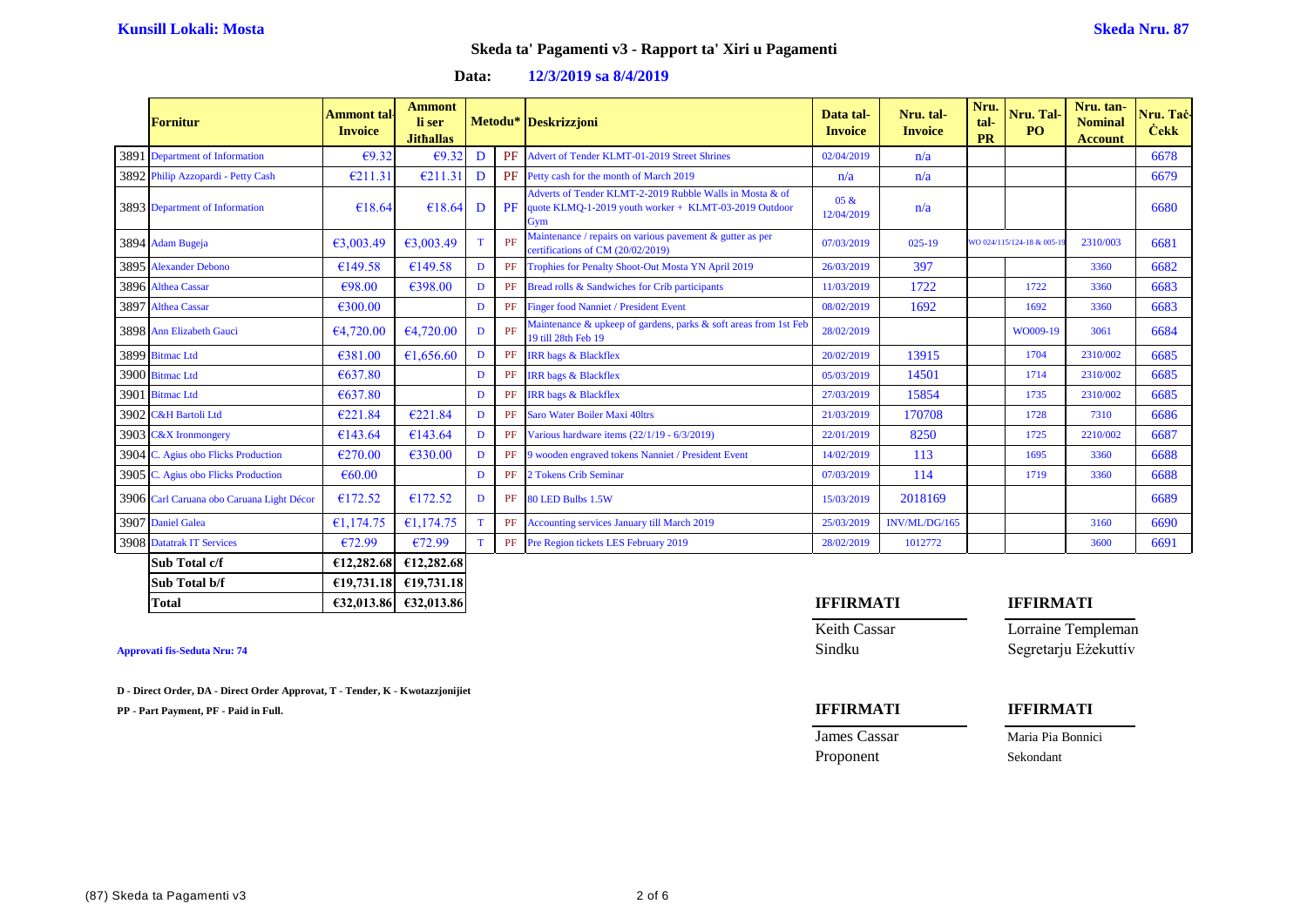### **Data: 12/3/2019 sa 8/4/2019**

|           | <b>Fornitur</b>                       | Ammont tal·<br><b>Invoice</b> | <b>Ammont</b><br>li ser<br><b>Jithallas</b> |             |    | Metodu* Deskrizzjoni                                                                                                                                                                                                      | Data tal-<br><b>Invoice</b> | Nru. tal-<br><b>Invoice</b> | Nru.<br>tal-<br><b>PR</b> | Nru. Tal-<br>P <sub>O</sub> | Nru. tan-<br><b>Nominal</b><br><b>Account</b> | Nru. Tač-<br><b>Cekk</b> |
|-----------|---------------------------------------|-------------------------------|---------------------------------------------|-------------|----|---------------------------------------------------------------------------------------------------------------------------------------------------------------------------------------------------------------------------|-----------------------------|-----------------------------|---------------------------|-----------------------------|-----------------------------------------------|--------------------------|
|           | 3909 Design & Technical Resources Ltd | €944.00                       | €975.62                                     | T           | PF | Professional fees covering drawings submission of PA application<br>& submission of application for clearance from TM and Lands<br>Authority for Resurfacing with printed concrete Sqaq Sant'Anton<br>Abbati (Job DR3431) | 15/02/2019                  | DG/20 1902 127              |                           | WO012-18                    | 3130                                          | 6692                     |
|           | 3910 Design & Technical Resources Ltd | €31.62                        |                                             | $\mathbf T$ | PF | Professional fees covering certification for works done by Adam<br><b>Bugeja</b>                                                                                                                                          | 20/02/2019                  | DG/20 1902 129              |                           |                             | 3130                                          | 6692                     |
|           | 3911 Ell's Urban Services             | 68,655.26                     | €8,655.26                                   | T           | PF | Various patching works (as per works orders 119/102/110/132-<br>2018 & 014-2019) Bill 24                                                                                                                                  | 05/03/2019                  | 619                         |                           |                             |                                               | 6693                     |
|           | 3912 ESS Ltd                          | €165.27                       | €165.27                                     | D           | PF | LED panel & Silver Surface Frame for Gents Public Toilets                                                                                                                                                                 | 08/03/2019                  | 265434                      |                           | 1718                        | 2210/002                                      | 6694                     |
|           | 3913 Frankie Mifsud                   | €75.00                        | €225.00                                     | $\mathbf D$ | PF | Opening blockage at Disabled Public Convenience                                                                                                                                                                           | 28/03/2019                  | 9803                        |                           | 1733                        |                                               | 6695                     |
|           | 3914 Frankie Mifsud                   | €150.00                       |                                             | D           | PF | Opening blockage in both Ladies & Gents Public Convenience                                                                                                                                                                | 28/03/2019                  | 9824                        |                           | 1736                        |                                               | 6695                     |
|           | 3915 G.3.B Ltd                        | €496.57                       | €471.74                                     | $\mathbf T$ | PF | Upkeep of public convenience February 2019                                                                                                                                                                                | 28/02/2019                  | <b>MST17/19</b>             |                           |                             | 3053                                          | 6696                     |
|           | 3916 G.3.B Ltd                        | $-624.83$                     |                                             | $\mathbf T$ | PF | Less 5% as per defaault notice 5/2019                                                                                                                                                                                     | 21/02/2019                  | 39/0253/19/CC               |                           |                             |                                               | 6696                     |
|           | 3917 Henry Galea                      | €90.00                        | €90.00                                      | D           | PF | Refund (receipt 43554) for paticipation of seminar crib due to<br><b>illness</b>                                                                                                                                          | 09/02/2019                  |                             |                           |                             |                                               | 6697                     |
|           | 3918 ICT Ltd                          | €944.00                       | €944.00                                     | $\mathbf D$ | PF | Data migration of fixed Assets into Sage Evolution                                                                                                                                                                        | 26/03/2019                  | SIN148504                   |                           | 1709                        | 3110                                          | 6698                     |
|           | 3919 Il Vecchio Forno                 | €57.30                        | €57.30                                      | D           | PF | 2 dinners for 2 persons for Farano Francesco (Tutor crib seminar)                                                                                                                                                         | 12/03/2019                  | 1711                        |                           | 1711                        | 3360                                          | 6699                     |
|           | 3920 Jimmy Muscat                     | €1,492.50                     | €1,492.50                                   | $\mathbf T$ | PF | <b>Bulky refuse collection February 2019</b>                                                                                                                                                                              | 28/02/2019                  | 002/19                      |                           |                             | 3042                                          | 6700                     |
|           | 3921 Joseph & Carmel Schembri         | €250.00                       | €250.00                                     | D           | PF | Emptying of water reservior in Triq il-Htajriet c/w Triq il-Farinal                                                                                                                                                       | 19/03/2019                  | 12                          |                           | 1729                        | 3061                                          | 6701                     |
|           | 3922 Keith Cassar                     | $\epsilon$ 700.00             | $\epsilon$ 700.00                           | D           | PF | Reimbursement for fee of tutor Crib Seminar                                                                                                                                                                               | 11/03/2019                  | 003-2019                    |                           |                             |                                               | 6702                     |
|           | 3923 Koperattiva Tabelli u Sinjali    | €118.23                       | €969.86                                     | $\mathbf T$ | PF | Traffic signs (Job sheet 1273) in various streets                                                                                                                                                                         | 06/02/2019                  | 24992                       |                           | 129-18 & 8-19               | 3059                                          | 6703                     |
|           | 3924 Koperattiva Tabelli u Sinjali    | €435.86                       |                                             | $\mathbf T$ | PF | Traffic signs & street names (Job sheet 1272) in various streets                                                                                                                                                          | 06/02/2019                  | 24993                       |                           | 129/131-18 & 8/1            | 3059                                          | 6703                     |
|           | 3925 Koperattiva Tabelli u Sinjali    | €415.77                       |                                             | $\mathbf T$ | PF | Road Marking paint as per delivery note 5204                                                                                                                                                                              | 26/02/2019                  | 25019                       |                           | 103-18 & 015-               | 2365                                          | 6703                     |
| 3926 LESA |                                       | €30.29                        | €30.29                                      | T           | PF | 10% administration fee for February 2019                                                                                                                                                                                  | 06/03/2019                  | Feb-19                      |                           |                             | 3600                                          | 6704                     |
|           | 3927 MA Mifsud Projects Ltd           | E2,081.52                     | E2,388.32                                   | D           | PF | Aluminium panels to divide Gents & Ladies Public Toilets + doors<br>and handles                                                                                                                                           | 01/04/2019                  | 109/19                      |                           | WO028-19                    | 7104                                          | 6705                     |
|           | 3928 MA Mifsud Projects Ltd           | €306.80                       |                                             | D           | PF | Repairing of main door in Civic Centre & mirrors in Disabled<br><b>Public Toilets</b>                                                                                                                                     | 01/04/2019                  | 110/19                      |                           | W033-19                     | 2310/003                                      | 6705                     |
|           | Sub Total c/f                         |                               | €17,415.16 €17,415.16                       |             |    |                                                                                                                                                                                                                           |                             |                             |                           |                             |                                               |                          |

| <b>IFFIRMATI</b>    | <b>IFFIRMATI</b>     |
|---------------------|----------------------|
| <b>Keith Cassar</b> | Lorraine Templeman   |
| Sindku              | Segretarju Ezekuttiv |
|                     |                      |
|                     |                      |

Proponent Sekondant

**James Cassar Maria Pia Bonnici** 

# **Approvati fis-Seduta Nru: 74**

**D - Direct Order, DA - Direct Order Approvat, T - Tender, K - Kwotazzjonijiet**

**Sub Total b/f €32,013.86 €32,013.86**

**PP - Part Payment, PF - Paid in Full. IFFIRMATI IFFIRMATI**

(87) Skeda ta Pagamenti v3 3 of 6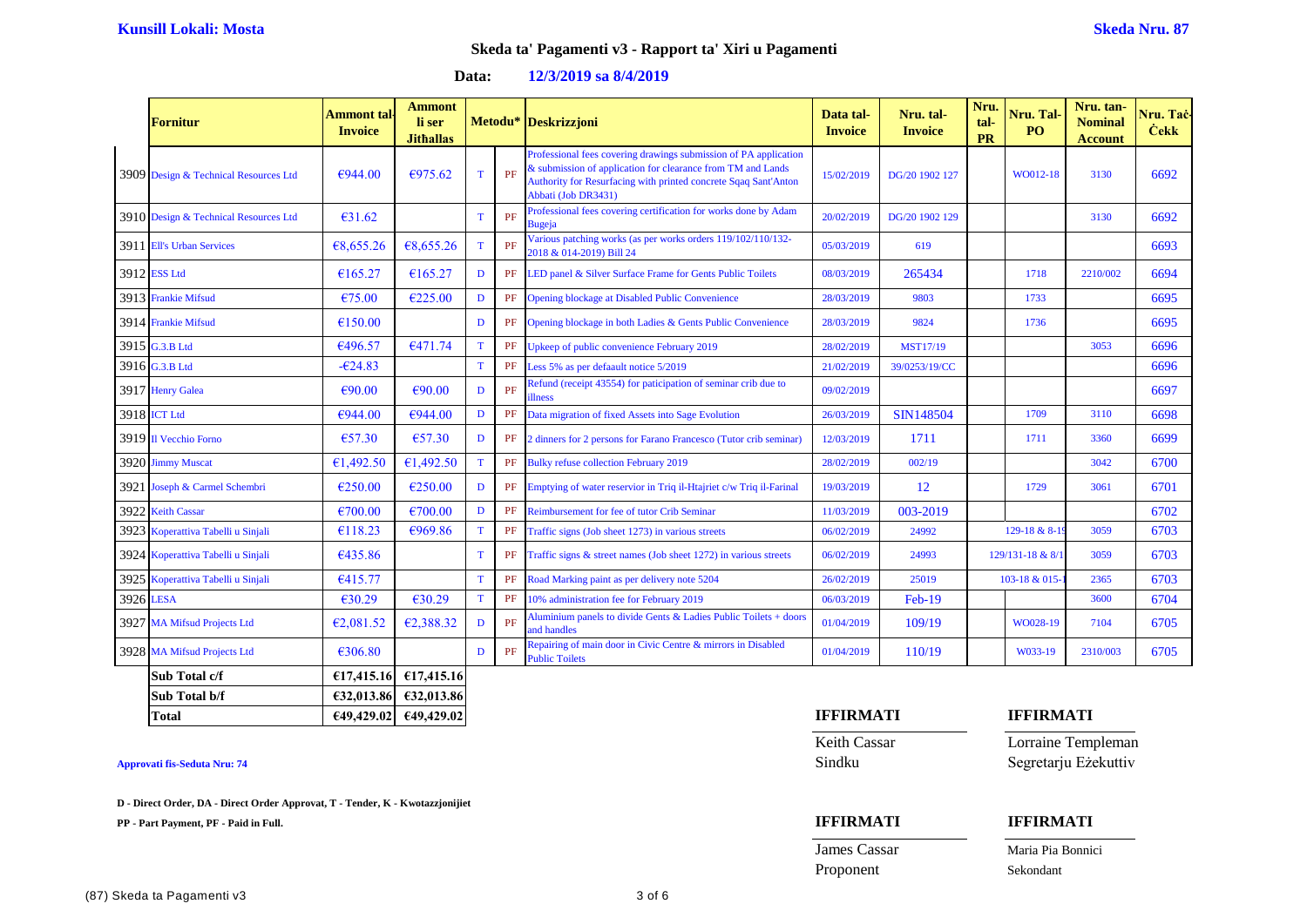| Data: | 12/3/2019 sa 8/4/2019 |  |
|-------|-----------------------|--|
|-------|-----------------------|--|

| <b>Fornitur</b>  | <b>Ammont tal-</b><br><b>Invoice</b> | <b>Ammont</b><br>li ser<br><b>Jithallas</b> |             |          | Metodu* Deskrizzjoni                                         | Data tal-<br><b>Invoice</b> | Nru. tal-<br><b>Invoice</b> | Nru.<br>tal-<br><b>PR</b> | Nru. Tal-<br>P <sub>O</sub> | Nru. tan-<br><b>Nominal</b><br><b>Account</b> | Nru. Tač-<br><b>Cekk</b> |
|------------------|--------------------------------------|---------------------------------------------|-------------|----------|--------------------------------------------------------------|-----------------------------|-----------------------------|---------------------------|-----------------------------|-----------------------------------------------|--------------------------|
| 3929 Mellows     | €2,526.80                            | E2,526.80                                   | D           | PF       | Lunches for participants of Crib Seminar (8th & 9th March19) | 16/03/2019                  | 1730                        |                           | 1730                        | 3360                                          | 6706                     |
| 3930 Micamed Ltd | €64.90                               | E2,299.82                                   | $\mathbf T$ | PF       | <b>Street Lighting Maintenance (W262)</b>                    | 18/01/2019                  | 1775                        |                           |                             | 3010                                          | 6707                     |
| 3931 Micamed Ltd | €100.30                              |                                             | T           | PF       | <b>Street Lighting Maintenance (W126)</b>                    | 18/01/2019                  | 1784                        |                           |                             | 3010                                          | 6707                     |
| 3932 Micamed Ltd | $\epsilon$ 94.40                     |                                             | $\mathbf T$ | PF       | <b>Street Lighting Maintenance (W681)</b>                    | 18/01/2019                  | 1792                        |                           |                             | 3010                                          | 6707                     |
| 3933 Micamed Ltd | €206.50                              |                                             | T           | PF       | <b>Street Lighting Maintenance (T003)</b>                    | 22/01/2019                  | 1809                        |                           |                             | 3010                                          | 6707                     |
| 3934 Micamed Ltd | €259.60                              |                                             | T           | PF       | <b>Street Lighting Maintenance (W804)</b>                    | 25/01/2019                  | 1810                        |                           |                             | 3010                                          | 6707                     |
| 3935 Micamed Ltd | €100.30                              |                                             | T           | PF       | <b>Street Lighting Maintenance (W430)</b>                    | 25/01/2019                  | 1811                        |                           |                             | 3010                                          | 6707                     |
| 3936 Micamed Ltd | €94.40                               |                                             | T           | PF       | <b>Street Lighting Maintenance (W803)</b>                    | 25/01/2019                  | 1819                        |                           |                             | 3010                                          | 6707                     |
| 3937 Micamed Ltd | €133.34                              |                                             | T           | PF       | <b>Street Lighting Maintenance (W603)</b>                    | 04/02/2019                  | 1870                        |                           |                             | 3010                                          | 6707                     |
| 3938 Micamed Ltd | €139.24                              |                                             | T           | $\rm PF$ | <b>Street Lighting Maintenance (L350)</b>                    | 04/02/2019                  | 1871                        |                           |                             | 3010                                          | 6707                     |
| 3939 Micamed Ltd | €100.30                              |                                             | T           | PF       | <b>Street Lighting Maintenance (W695)</b>                    | 06/02/2019                  | 1872                        |                           |                             | 3010                                          | 6707                     |
| 3940 Micamed Ltd | €239.54                              |                                             | T           | PF       | <b>Street Lighting Maintenance (W186)</b>                    | 06/02/2019                  | 1877                        |                           |                             | 3010                                          | 6707                     |
| 3941 Micamed Ltd | €82.60                               |                                             | T           | PF       | <b>Street Lighting Maintenance (W167)</b>                    | 07/02/2019                  | 1900                        |                           |                             | 3010                                          | 6707                     |
| 3942 Micamed Ltd | €94.40                               |                                             | T           | PF       | <b>Street Lighting Maintenance (W508)</b>                    | 07/02/2019                  | 1903                        |                           |                             | 3010                                          | 6707                     |
| 3943 Micamed Ltd | €94.40                               |                                             | T           | PF       | <b>Street Lighting Maintenance (T001)</b>                    | 07/02/2019                  | 1904                        |                           |                             | 3010                                          | 6707                     |
| 3944 Micamed Ltd | €82.60                               |                                             | T           | PF       | <b>Street Lighting Maintenance (T005)</b>                    | 11/02/2019                  | 1930                        |                           |                             | 3010                                          | 6707                     |
| 3945 Micamed Ltd | €230.10                              |                                             | T           | PF       | <b>Street Lighting Maintenance (W361)</b>                    | 13/02/2019                  | 1952                        |                           |                             | 3010                                          | 6707                     |
| 3946 Micamed Ltd | €23.60                               |                                             | T           | PF       | <b>Street Lighting Maintenance (W681)</b>                    | 13/02/2019                  | 1953                        |                           |                             | 3010                                          | 6707                     |
| 3947 Micamed Ltd | €59.00                               |                                             | T           | PF       | <b>Street Lighting Maintenance (W262)</b>                    | 13/02/2019                  | 1957                        |                           |                             | 3010                                          | 6707                     |
| 3948 Micamed Ltd | €100.30                              |                                             | T           | PF       | <b>Street Lighting Maintenance (W410)</b>                    | 13/02/2019                  | 1958                        |                           |                             | 3010                                          | 6707                     |
| Sub Total c/f    | 6482662                              | 6482662                                     |             |          |                                                              |                             |                             |                           |                             |                                               |                          |

| Sub Total c/f | €4.826.62  | €4,826.62  |                  |           |
|---------------|------------|------------|------------------|-----------|
| Sub Total b/f | €49,429.02 | €49,429.02 |                  |           |
| Total         | €54,255.64 | €54,255.64 | <b>IFFIRMATI</b> | IFFIRMATI |
|               |            |            |                  |           |

**D - Direct Order, DA - Direct Order Approvat, T - Tender, K - Kwotazzjonijiet**

**PP - Part Payment, PF - Paid in Full. IFFIRMATI IFFIRMATI**

| <b>Total</b>                        | €54,255.64 €54,255.64 | <b>IFFIRMATI</b> | <b>IFFIRMATI</b>     |
|-------------------------------------|-----------------------|------------------|----------------------|
|                                     |                       | Keith Cassar     | Lorraine Templeman   |
| <b>Approvati fis-Seduta Nru: 74</b> |                       | Sindku           | Segretarju Ezekuttiv |
|                                     |                       |                  |                      |

| James Cassar | Maria Pia Bonnici |
|--------------|-------------------|
| Proponent    | Sekondant         |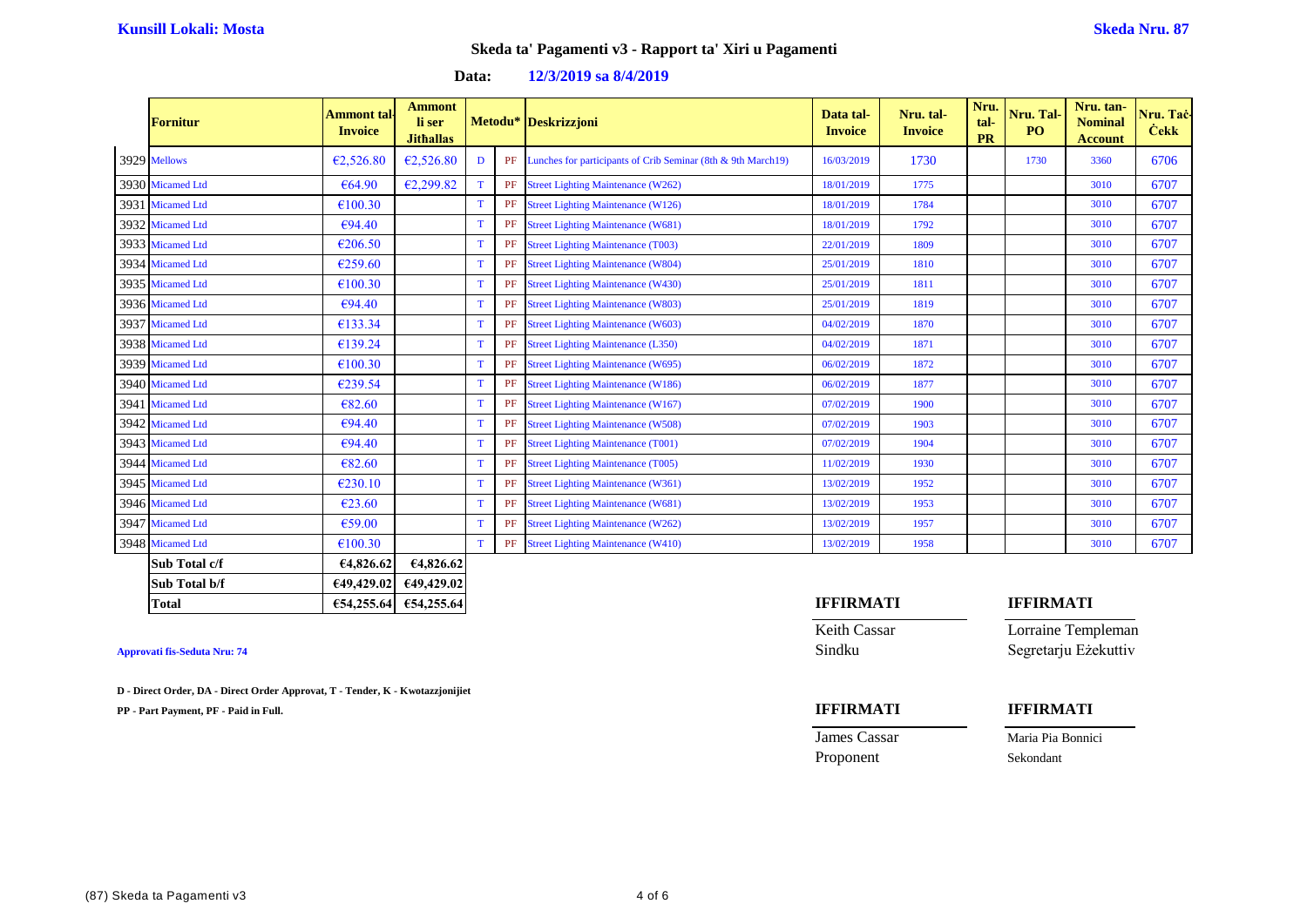| Data: | 12/3/2019 sa 8/4/2019 |
|-------|-----------------------|
|-------|-----------------------|

| <b>Fornitur</b>                        | Ammont tal-<br><b>Invoice</b> | <b>Ammont</b><br>li ser<br><b>Jithallas</b> |   |    | Metodu* Deskrizzjoni                                                                                               | Data tal-<br><b>Invoice</b> | Nru. tal-<br><b>Invoice</b> | Nru.<br>tal-<br><b>PR</b> | Nru. Tal-<br>P <sub>O</sub> | Nru. tan-<br><b>Nominal</b><br><b>Account</b> | Nru. Tac-<br><b>Cekk</b> |
|----------------------------------------|-------------------------------|---------------------------------------------|---|----|--------------------------------------------------------------------------------------------------------------------|-----------------------------|-----------------------------|---------------------------|-----------------------------|-----------------------------------------------|--------------------------|
| 3949 Nanette Camilleri                 | €54.00                        | €54.00                                      | D | PF | Wreath for funeral of M. Bugeja wife of RSSL worker                                                                | 14/03/2019                  | 68                          |                           | 1727                        | 3360                                          | 6708                     |
| 3950 Nectar Limited                    | €71.80                        | €71.80                                      | D | PF | Juices for Natvity (crib) seminar                                                                                  | 07/03/2019                  | Sin209063                   |                           | 1724                        | 3360                                          | 6709                     |
| 3951 Northern Cleaning Group Ltd       | €678.87                       | €18,369.09                                  | T | PF | Collection of organic waste October 2018                                                                           | 31/10/2018                  | <b>MST 10B/18</b>           |                           |                             | 3041                                          | 6710                     |
| 3952 Northern Cleaning Group Ltd       | €8,845.11                     |                                             | T | PF | Collection of organic waste November 2018                                                                          | 30/11/2018                  | <b>MST 11B/18</b>           |                           |                             | 3041                                          | 6710                     |
| 3953 Northern Cleaning Group Ltd       | €8,845.11                     |                                             | T | PF | Collection of organic waste December 2018                                                                          | 31/12/2018                  | <b>MST 12B/18</b>           |                           |                             | 3041                                          | 6710                     |
| 3954 Paramount Coaches                 | €236.00                       | €236.00                                     | D | PF | Transport service to Buskett with return (Harga 17/1/2019)                                                         | 31/01/2019                  | 10007081                    |                           | 1675                        | 3360                                          | 6711                     |
| 3955 PC Options Ltd                    | €185.00                       | €185.00                                     | D | PF | 1500VA CyberPowee Value (with LCD) UPS                                                                             | 04/03/2019                  | IS1I32772                   |                           | 1716                        | 7312                                          | 6712                     |
| 3956 Philip Azzopardi                  | E2,020.83                     | E2,020.83                                   | T | PF | Maintenance hand / messenger for the month of March 2019                                                           | 02/04/2019                  | 005/19                      |                           |                             | 3056                                          | 6713                     |
| 3957 Philip Azzopardi                  | €650.00                       | €650.00                                     | T | PF | Use of van for the month of March 2019                                                                             | 02/04/2019                  | 006/19                      |                           |                             | 3056                                          | 6714                     |
| 3958 Pierre Caruana                    | €100.00                       | €595.00                                     | D | PF | To spray with insect killer the palm tree in front of Civic Centre<br>incl. Tower ladder                           | 01/03/2019                  |                             |                           | WO023-19                    | 3060                                          | 6715                     |
| 3959 Pierre Caruana                    | €350.00                       |                                             | D | PF | Removing illegally dumped construction waste from Triq Ruzar<br>Briffa and use of 8hrs tower ladder @ €35 per hour | 01/03/2019                  | $\overline{2}$              |                           | WO010-19                    | 3050                                          | 6715                     |
| 3960 Pierre Caruana                    | €145.00                       |                                             | D | PF | Removing illegally dumped waste in Triq Karlu Darmanin                                                             | 02/04/2019                  | $\overline{3}$              |                           | WO029-2019                  | 3050                                          | 6715                     |
| 3961 Preeo Studios Ltd                 | €1,566.75                     | €1,566.75                                   | D | PF | Website development incl fix recaptha                                                                              | 02/04/2019                  | 1347                        |                           | 1677                        |                                               | 6716                     |
| 3962 PwC Malta Technology Services Ltd | €289.10                       | €289.10                                     | T | PF | IT Services rendered in March 2019                                                                                 | 31/03/2019                  | MLT39200243                 |                           |                             | 3340                                          | 6717                     |
| 3963 Robert Borg                       | €959.34                       | €1,508.04                                   | D | PF | Works on storm water pipe from roof to shaft and to ground floor                                                   | 01/04/2019                  | 019/2019                    |                           | WO035-18                    | 2310/003                                      | 6718                     |
| 3964 Robert Borg                       | €548.70                       |                                             | D | PF | Finding fault (electrical short) and repair in Gnien Gorg Grognet de<br>Vasse                                      | 01/04/2019                  | 018/2019                    |                           | WO140-19                    | 2310/003                                      | 6718                     |
| 3965 SG Solutions Ltd                  | €256.56                       | €256.56                                     | T | PF | Photcopies Lease Fee + copies February 2019                                                                        | 28/02/2019                  | 124648                      |                           |                             | 2610                                          | 6719                     |
|                                        |                               |                                             |   |    |                                                                                                                    |                             |                             |                           |                             |                                               |                          |
| Sub Total c/f                          | €25,802.17                    | €25,802.17                                  |   |    |                                                                                                                    |                             |                             |                           |                             |                                               |                          |
| Sub Total b/f                          | €54,255.64                    | €54,255.64                                  |   |    |                                                                                                                    |                             |                             |                           |                             |                                               |                          |

**D - Direct Order, DA - Direct Order Approvat, T - Tender, K - Kwotazzjonijiet**

**PP - Part Payment, PF - Paid in Full. IFFIRMATI IFFIRMATI**

### **Total €80,057.81 €80,057.81 IFFIRMATI IFFIRMATI**

Keith Cassar Lorraine Templeman **Approvati fis-Seduta Nru: 74** Sindku Segretarju Eżekuttiv

Proponent Sekondant

James Cassar Maria Pia Bonnici